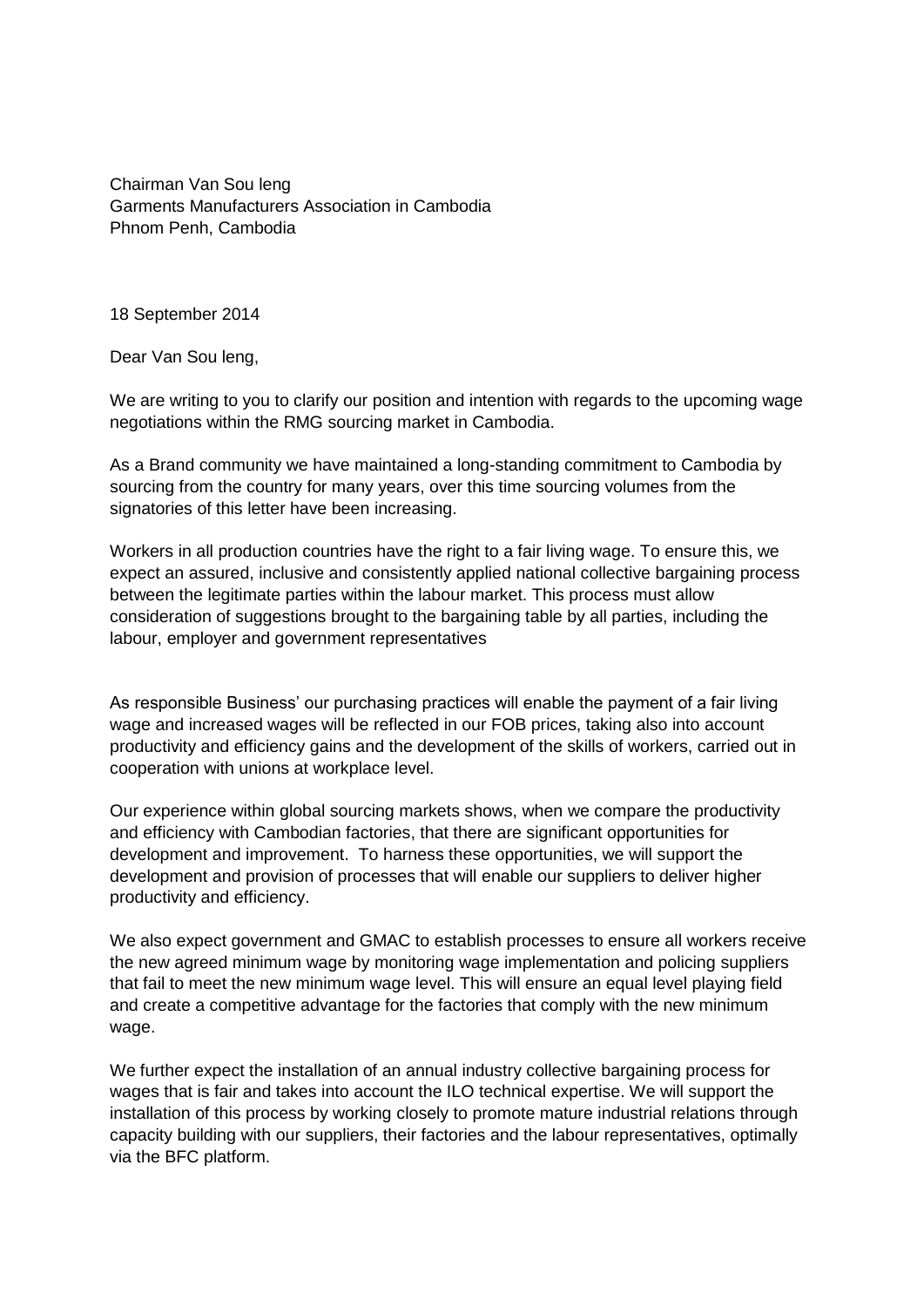While our sourcing volumes are forecast to increase in the market, we are closely scrutinizing the approach the Cambodian Government and GMAC are taking to promote the above issues. To support the forecast volumes there is a requirement to see a positive attitude and support for the establishment of freedom of association, the right to collective bargaining, fair living wages, stability and peaceful conflict resolution. This will then deliver the assurance and necessary trust in Cambodia to continue promoting the market as a strategic sourcing country.

**C&A** Philip Chamberlain Head of External Stakeholder Engagement

**H&M** Helena Helmersson Head of Sustainability

**Inditex** Global Head of CSR



 $\mathcal{H}M$ 

Félix Poza



**N Brown Group plc** Angela Spindler CEO

**Tchibo GmbH** Nanda Bergstein Head of Vendor Relations and Sustainability

## **N Brown Group plc**



**Next Retail Ltd** Chris Grayer Global Code of Practice Manager

## **NEXL**